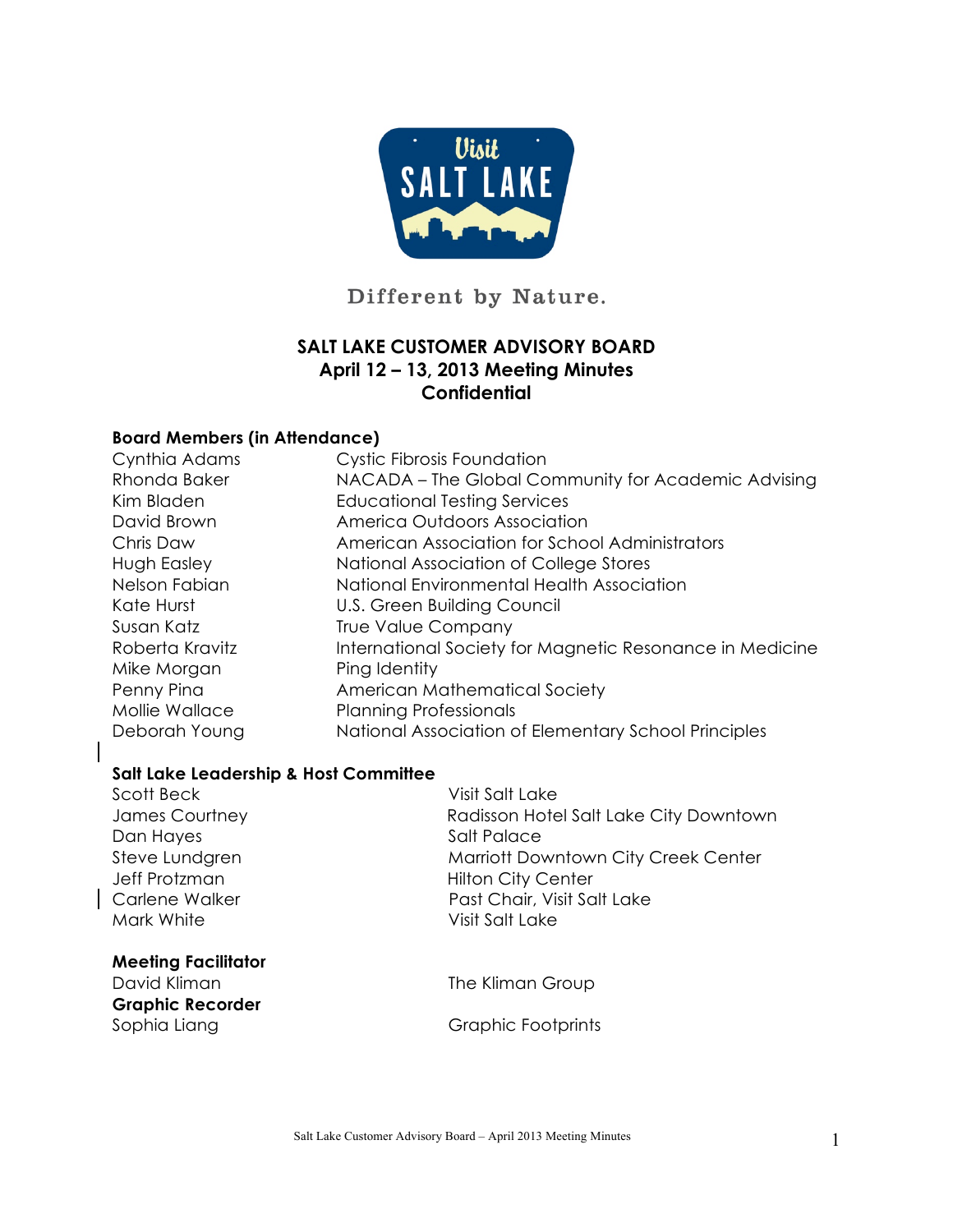#### **Speakers and Gallery Attendees**

Eddie Canaday Visit Salt Lake LaRee Devitt **Visit Salt Lake** Josh Ewing **Hilton City Center** Carey Fenn-Moses Visit Salt Lake Frank Harris **The Grand America** Pat Holmes Visit Salt Lake Molly Mazzolinni and a state infinite Scale Todd Ness Visit Salt Lake Sally O'Neill Visit Salt Lake Chris Peterson Visit Salt Lake Julie Rhoads Visit Salt Lake Tina Rhodes Visit Salt Lake Jimmy Romo Delta Air Lines Cannon Tarbet Visit Salt Lake Eric Thompson Visit Salt Lake Tamme Thompson Visit Salt Lake Angela Tyler Visit Salt Lake Diane Utley Nisit Salt Lake Lauren Van Bergen Visit Salt Lake

Mark Erekson Snowbird Ski & Summer Resort Trent Hanson Orchid Event Solutions Tina Stark Orchid Event Solutions

# **Friday, April 12, 2013**

### **Welcome**

Board members, Salt Lake hosts and Gallery attendees made introductions.

### **Opening Comments – Mark White and David Kliman**

Mark and David welcomed the Board and thanked them for their time and commitment to Salt Lake. The Board was asked to speak honestly and openly on behalf of the meetings and convention industry as well as their respective organizations. Salt Lake will listen and learn from the Board and appropriate action will be taken on its recommendations. Mark expressed his thanks for the Board's feedback and guidance regarding key issues. Jeff Protzman and his Hilton team were thanked for the hospitality and generosity in hosting the meeting.

Mark provided an update regarding key Salt Lake issues; the following summarizes his comments;

- Major hotel renovations at the following properties: Marriott Downtown, Hilton, Red Lion and Radisson
- Salt Lake Customer Advisory Board April 2013 Meeting Minutes 2 • For the fourth year in a row, Salt Lake City International was the No. 1 airport in all of North America for on-time arrivals and departures. According to the tracking firm FlightStats; 89.21% of scheduled passenger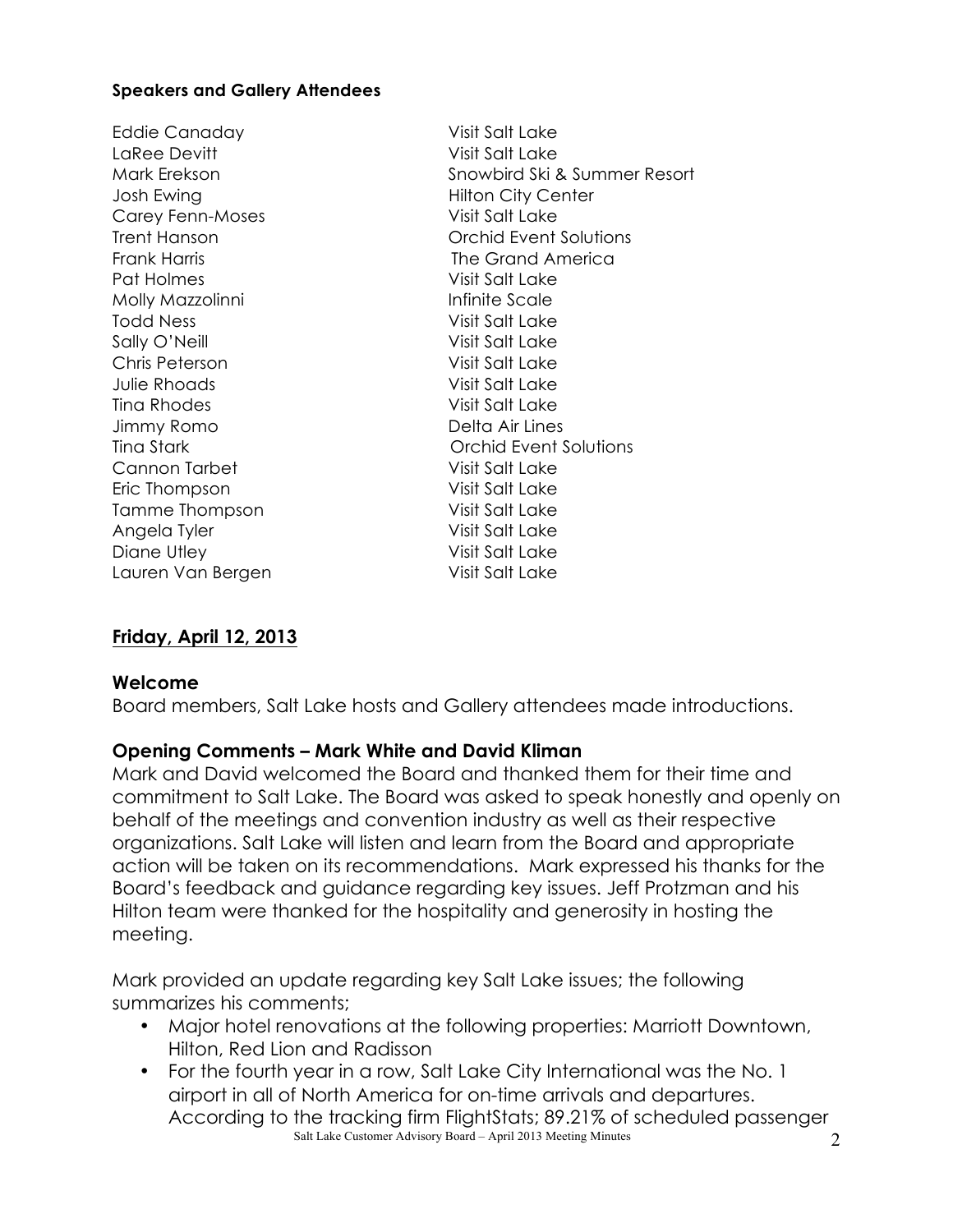flights departed on time during the year, defined as within 15 minutes of the scheduled departure http://www.sltrib.com/sltrib/politics/55584615- 90/airport-airports-flights-flightstats.html.csp

- Trax services to SLC Airport starts service April 14, 2013; fare is \$2.50 each way http://www.rideuta.com/mc/?page=Projects-FrontLines2015- **AirportTRAXLine**
- Overview of downtown Salt Lake hotel, services and infrastructure development:



- Red pins are restaurants and nightlight, Blue pins are hotels, Green pins are cultural attractions, Purple pins are CityCreek Center http://www.shopcitycreekcenter.com/ which offers 100 retail and restaurants outlets and was named best retail development is the USA and # 3 worldwide
- Plans to build 3,000 Broadway style theater on block adjacent to City Creek
- Competition aimed at urban planners and architects to redesign the 2 block area adjacent to City Creek; \$120,000 prize money for best ideas http://www.sixtynineseventy.com/jury-prizes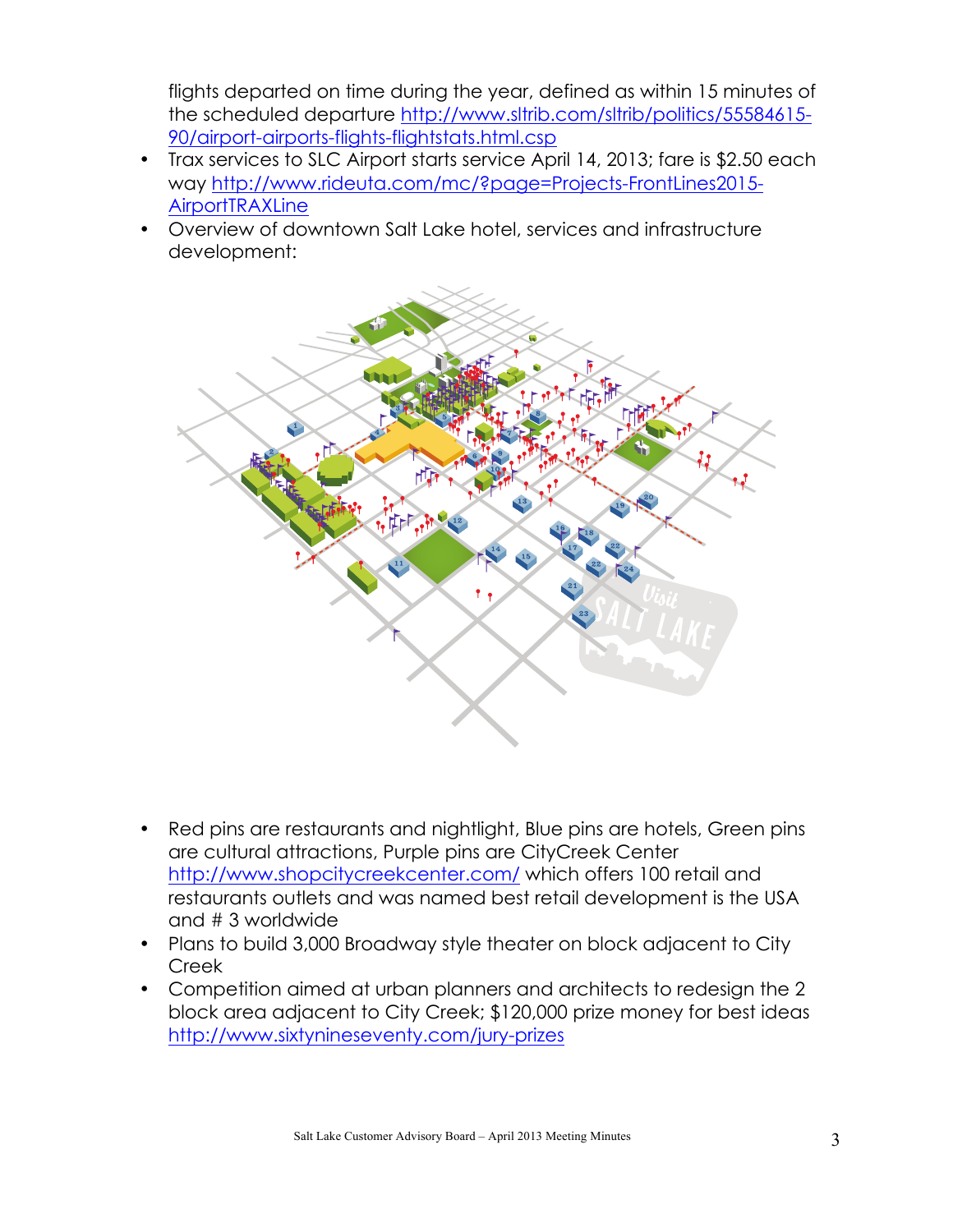Staff Updates

- Sally O'Neill celebrated 26 years of service
- One new sales person now on staff need name
- Booked 361,000 room nights, 87% of goal in 2012
- 36 sales trips and a record 167 site inspections
- Services team again won M&C Gold Service Award http://www.meetingsconventions.com/currentyeargoldservice.aspx
- Marketing Department attracted \$10.3 million worth of media attention
- 1,2 million website visits to http://www.visitsaltlake.com/
- Great relationship with Salt Palace Convention Center and other and community partners and policy makers
- Solar panels provide 17% of SPCC power needs and excess sold to grid

# *Action Items Update from September 2012 meeting*

- TRAX: The start date for the running of TRAX light rail cars to and from Salt Lake International Airport will be April 14, 2013. Fares as of 4/1/13 will be \$2.50 each way.
- There are full details, schedules and ridership instructions on the UTA website: www.rideuta.com
- CITY CREEK: The ability to host group events in the Food Court and The Plaza at City Creek are very limited and generally must take place before opening hours (10 a.m. Monday-Saturday). Food Court can do smaller groups in the morning only. Common areas charge for access and generally must be before 10am; otherwise smaller groups on a case by case basis. Several of the larger restaurants are available for private parties on a buy-out basis.
- CONVENTION CENTER--REPLICATING FOOD TRUCK EXPERIENCE within the Center's Concession Stands: This has been an ongoing project for several conventions and also with Utah Foods. Utah Foods has been asked from time to time, to create a "food truck experience" for a number of groups within the Salt Palace. This has been done on specific occasions with some success. A mobile kitchen has been brought on-site for these catering events. UFS does not operate any traditional food trucks. When food trucks are invited to stage on the outside perimeters of the Salt Palace, Utah Foods does not control or regulate them. They are independent contractors who compete directly with UFS concessions. UFS does realize that when the request is made by a specific convention, the team at VSL will extend the invitation and coordinate the staging of said trucks. The trucks themselves cannot really be any closer on site due to the exclusive catering agreement between UFS and SPCC; in addition, there are fuel and fire code implications for vehicles actually situated inside the Convention Center.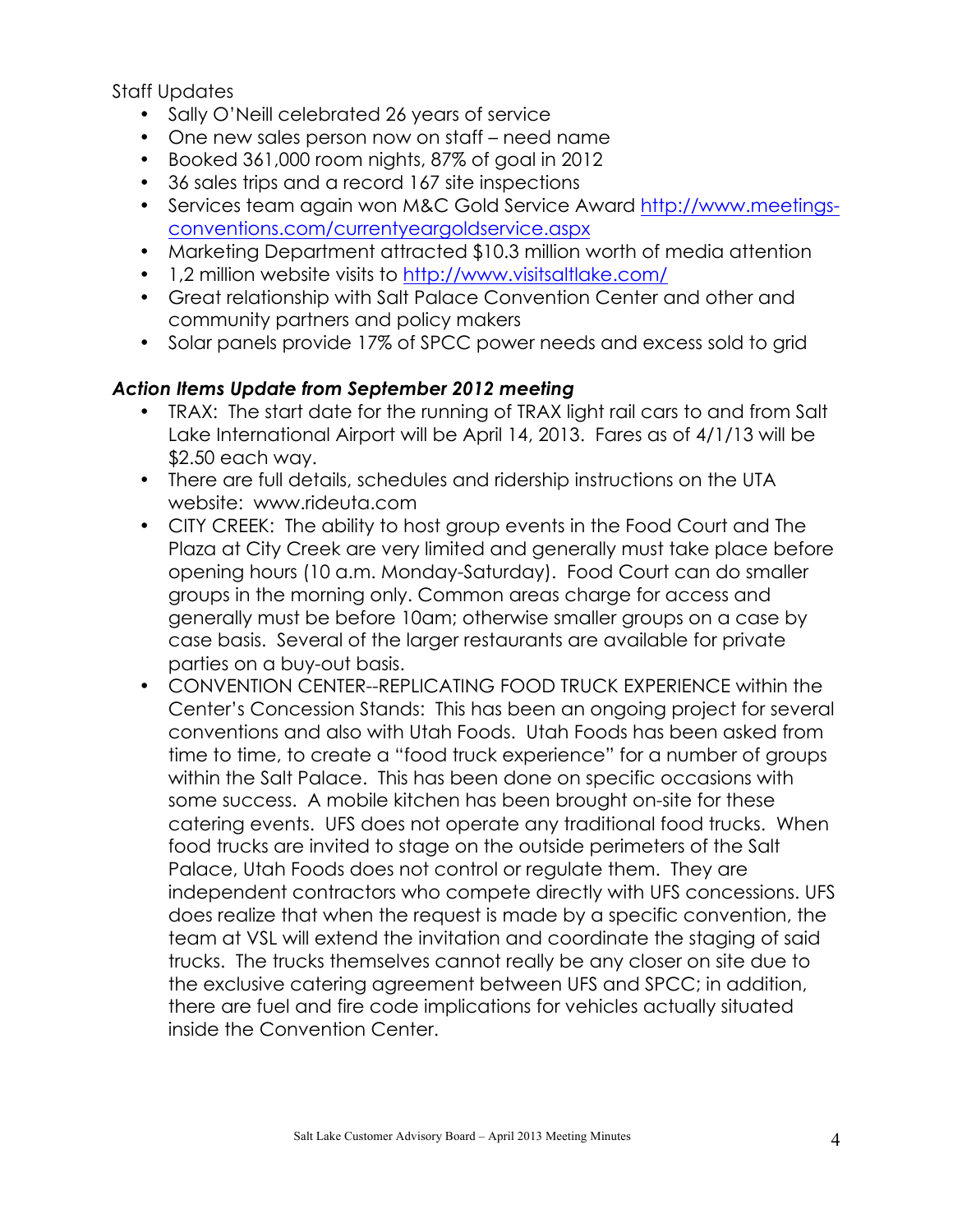- ENVIRONMENTAL SUSTAINABILITY:
	- o Noted below are highlights of current green practices and policies in place at Visit Salt Lake and the Salt Palace Convention Center
- VISIT SALT LAKE GREEN MEETING STANDARDS & PRACTICES
	- o Making sound environmental choices is not only the responsible thing to do; it's the right thing to do. The staff of Visit Salt Lake is committed to identifying and promoting ways to minimize the impact of meetings and events on the environment. We invite clients and attendees to join us by minimizing the use of materials and natural resources that adversely impact the environment.
	- o Visit Salt Lake is committed to minimizing the impact of meetings and events on the environment by encouraging meeting planners to choose environmentally responsible programs, products and services for use in conducting their business activities in Salt Lake.
	- o Visit Salt Lake and its partners, the Salt Palace Convention Center, South Towne Expo Center and Utah Food Services are committed to an environmentally sustainable approach to hosting meetings and conventions. Our sustainable initiatives focus on the areas of Waste Reduction, Recycling and Diversion, Energy Efficiency, Water Quality and Consumption, Air Quality, Carbon Offsets and Community Outreach.
- WASTE MANAGEMENT: REDUCTION & DIVERSION
	- o Salt Palace and Utah Food Services use a contracted disposal company to provide a single stream recycling program for aluminum, paper, cardboard and plastic from both building and client sources. Pallets are collected by a pallet-recycling contractor.
	- o Mixed recyclables are collected daily in clearly marked bins throughout the center.
	- o Utah Food Services collects and recycles cooking oil.
	- o Utah Food Services uses 100% biodegradable Greenware plastic cups, plates, napkins and cutlery made from plants.
	- o Utah Food Services has developed a system to compost all fruit, vegetable and floral waste.
- ENERGY EFFICIENCY
	- o Salt Palace features the largest rooftop solar installation in the nation. A new white roof and insulation have increased R factor efficiency and decreased energy costs. The nearly 1.65 Megawatt system includes 6006 solar panels, covering nearly 200,000 square feet.
	- o During move in/move out hours, lighting levels are reduced to 50%, Heating and/or AC not provided.
	- o Concourse lighting/heating/cooling scheduled according to building use.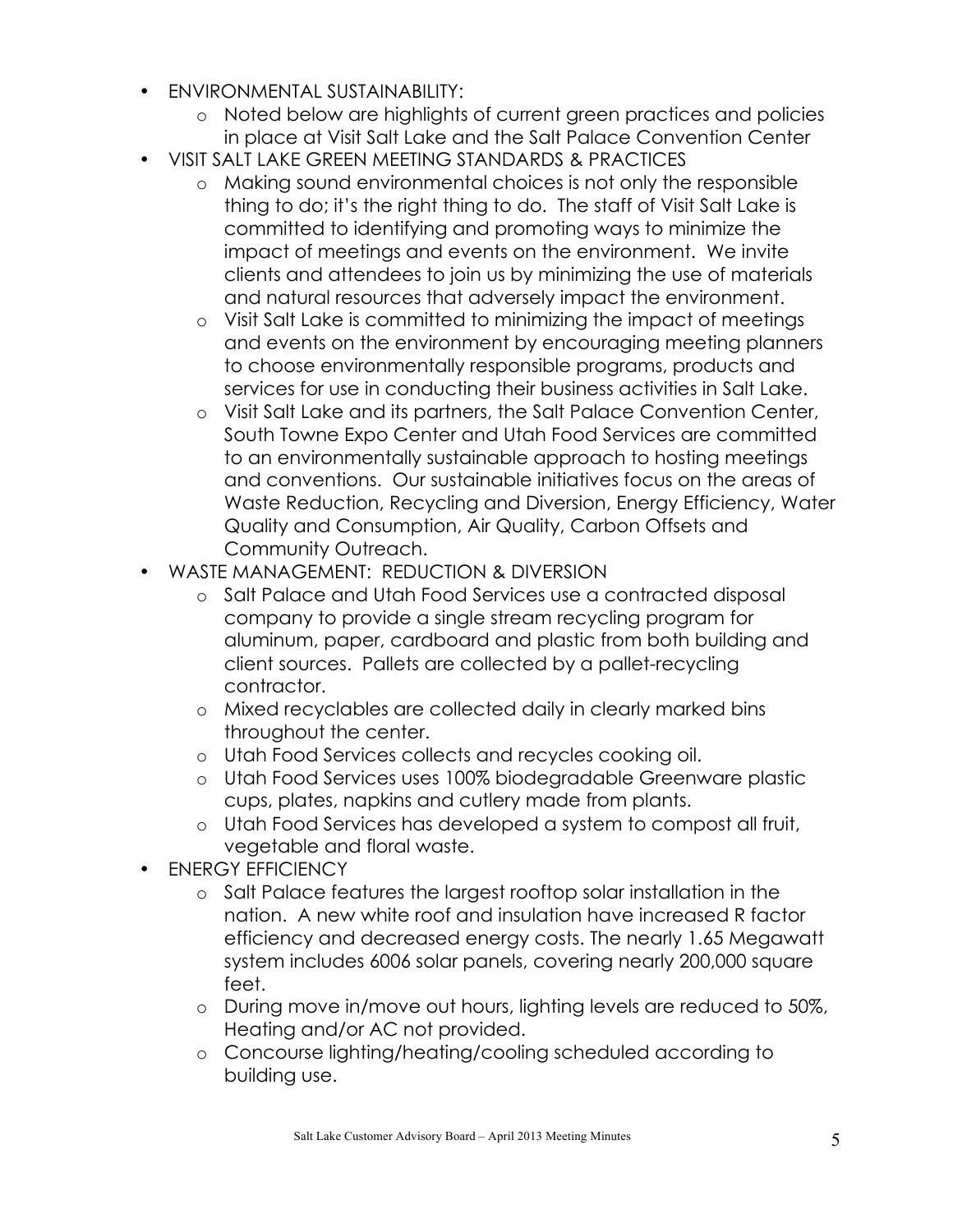- o Stand-alone cooling system installed in Security Office so main chillers are not in use when the building is not occupied.
- o Energy-efficient dishwashers in the kitchen have reduced water use by 30% since installation.
- o All facility light fixtures have been retrofitted with energy-efficient fluorescent lighting, saving from 40 to 60% in lighting costs.
- WATER CONSERVATION
	- o Low flow, automatic sinks and toilets in majority of restrooms; waterless urinals in one third of the building.
	- o Water-efficient landscaping reduces water usage by 50%.
	- o Water for speakers is provided in carafes with glasses instead of bottles.
	- o Caterer offers five-gallon water containers or coolers instead of plastic bottles.
	- o Dishwashing machines with low-level water arms cut water usage by 30%.
- AIR QUALITY
	- o Visit Salt Lake provides staff use of a fleet of bicycles for downtown transportation and has been recognized as a Silver Level Bicycle Friendly Business by the League of American Bicyclists. Other Silver Award recipients include Apple, Burton Snowboards and the Sierra Club.
	- o Areas of focus include anti-idling policy and enforcement, alternative transportation options, fleet vehicle management and alternative fuel vehicles in fleets.
	- o Employees receive paid incentive to use public transit.
	- o Downtown Salt Lake is walkable and features free light rail transit in the convention district.
	- o In Spring 2013, Salt Lake will unveil its Bike Share program.
	- o Visit Salt Lake, in partnership with Tree Utah, offers a carbon offset program to visitors and staff, whereby the carbon emitted in travel can be converted into the planting of seedling trees.
- COMMUNITY
	- o Visit Salt Lake has been recognized by Salt Lake County as an E2 Certified Business since 2009.
	- o Visit Salt Lake leadership team has appointed a staff member as the sustainability coordinator to ensure that we maintain high standards of environmental stewardship.
	- o All paper products used by Visit Salt Lake are printed on recycled paper.
	- o Visit Salt Lake works with clients to assist in the distribution and donation of leftover convention items, surplus furniture, building material and electrical equipment to local schools and social service organizations.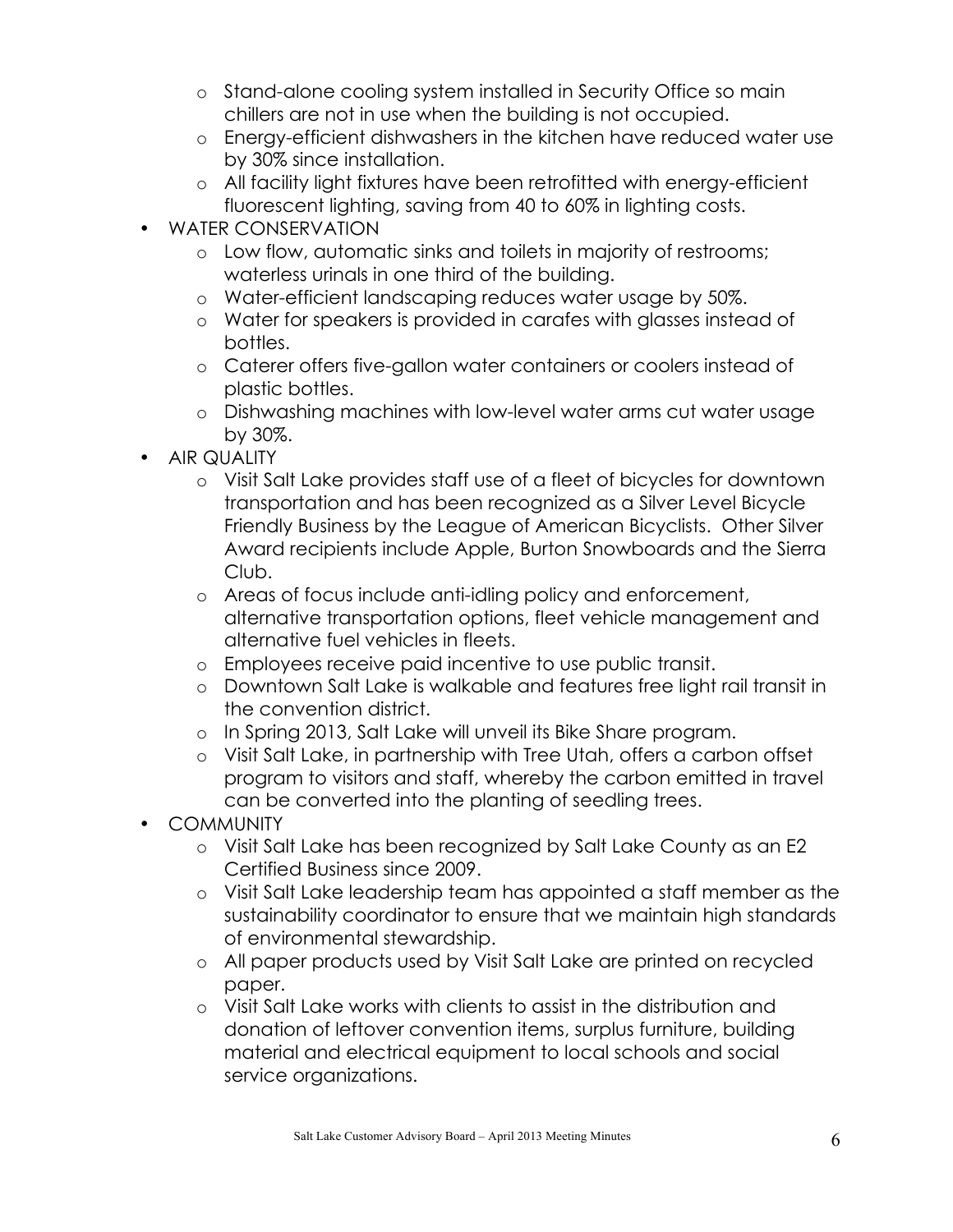- o The Salt Palace Convention Center was awarded LEED Silver Certification for an extensive renovation of the building.
- o Utah Food Services follows local food-buying practices and uses organic food sources when appropriate.
- o Utah Food Services distributes leftover food to The Road Home homeless shelter, the Salt Lake Mission and the Utah Food Bank.
- o At least 50% of cleaning chemicals used in Salt Palace are green seal certified. Utah Food uses 100% non-caustic, citrus based cleaners.

# **Key Industry Trends**

The Board was asked to comment on key issues impacting their meetings and events; the following outlines their comments:

*Federal Government Sequestration* 

- Impact of sequestration on meetings is significant; many meetings are put on hold due to budget cut backs; while some meetings are moving forward without major impact
- FDA, CDC and NIH are seeing major cut backs in all meetings
- Violence has been threatened against planning companies who manage government meetings
- Impact of significant budget cut backs will move across entire meeting industry; this is expected to be a "sea change"
- Airlines generate \$3 Billion in government revenue annually and are expecting major reductions in revenue
- Associations which have dues revenue from federal agencies expect to see significant reductions
- Intense need for targeted advocacy to defend the meeting and travel industry http://www.ustravel.org/; Personal notes to law makers make a difference

*Avalanche of RFPs*

- 300% increase in number of RFPs submitted to hotels 2011 vs. 2012; causing a backlog in some hotels and extending traditional response times
- Majority of spam RFPs are sent by non-professional adjunct meeting planners whose primary job responsibility is not meeting planning
- Majority of CAB members use e-RFPS and most copy their hotel NSOs and DMOS using Cvent; these established trusted relationship augment electronic submissions
- Some find that the avalanche of RFPs has created a situation in which it is easier for planners to use (primarily) those hotels which respond quickly to planners RFPs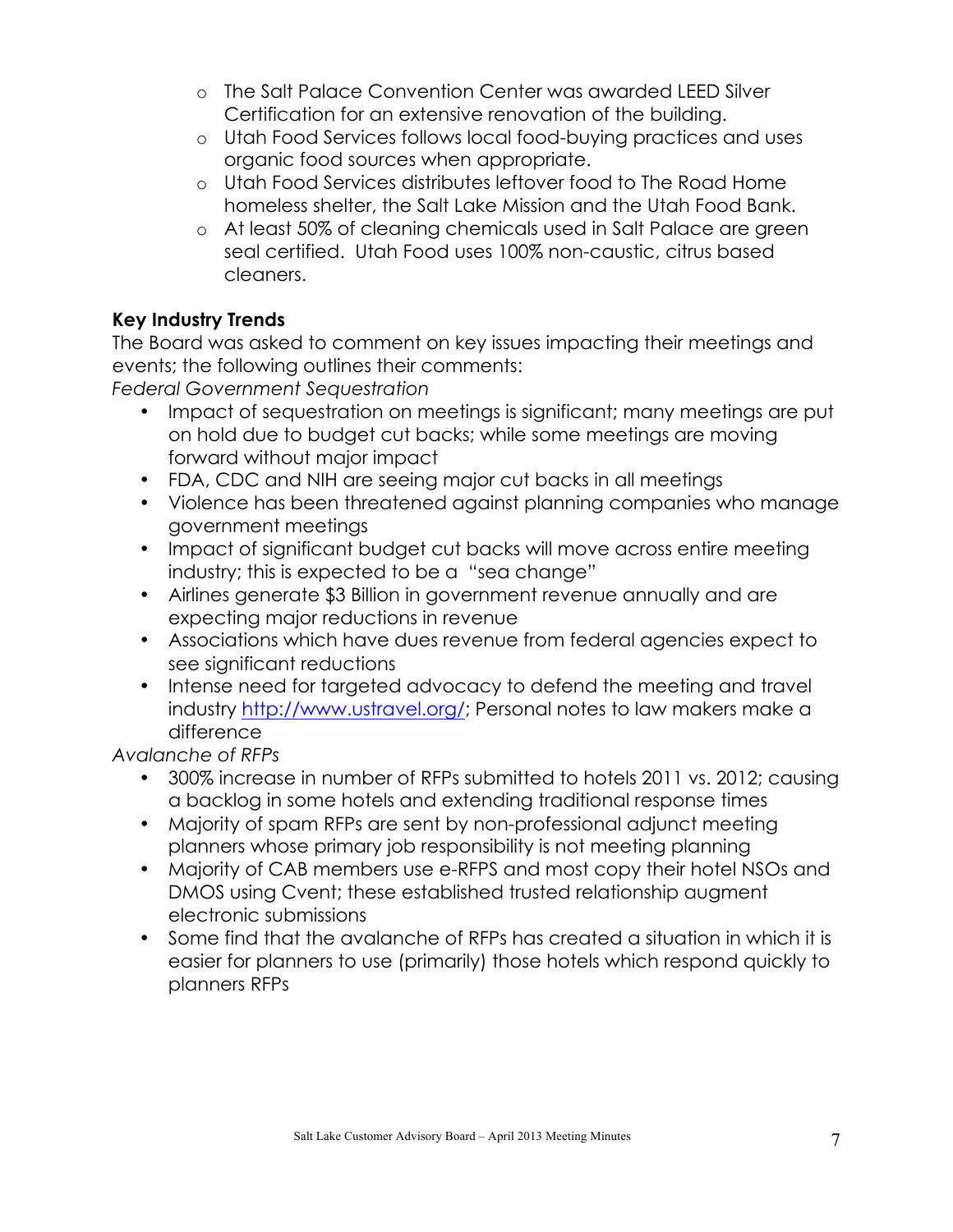*Demographic Shifts*

- Demographic shift as baby boomers begin to retire in large numbers
- Largest transfer of human capital ever as an educated generation retires
- Younger attendees have a different set of expectations; many a "want seat at the table right now"
- Mentor programs have been created, some act as effective revenue streams
- Some associations identify trend spotter groups to crowd source interesting new products on trade show floors
- Gen Y & X are cause oriented and seek opportunities to join causes
- Gameification (use of game thinking and game mechanics in a nongame context in order to engage users and solve problems) is growing exponentially in meetings and conventions
- Some associations offer student/mentorship programs to address demographic shifts in membership; some programs are revenues source
- Many associations offer networking event in which students/young attendees can interact with leadership
- Keeping students in main stream hotel blocks (vs. isolated in dormitories or low cost hotels) is highly desirable

*Meeting Duration*

- Several have tried to shorten meetings to no success; their attendees want extended networking and education opportunities
- Popularity of TED Talks http://www.ted.com/ is changing some meeting formats to shortened duration
- Brain Rules http://www.amazon.com/Brain-Rules-Principles-Surviving-Thriving/dp/0979777747 cited as worthwhile reading regarding how humans retain information

*Costs*

- Many CAB members are "amazed" at speed of increased costs (not specific to Salt Lake)
- F&B costs widely vary city to city; this is perplexing to some CAB members
- Costs are often based on ownership, caterer, union etc.
- Exclusive providers often impact costs
- When asked how costs in Salt Lake compares to Kansas City, Cincinnati and Louisville; Salt Lake was cited as on "higher end"; but offers better quality
- Salt Lake's costs are lower than major first tier cities such as Chicago, Orlando, Las Vegas and Atlanta and the quality of food at the Salt Palace is "phenomenal"
- Many consider Salt Lake to be a tremendous value
- Salt Lake competes very well against west coast cities
- Utah Foods contract has been renewed for another 5 years; it was noted that all their staff are employee/owners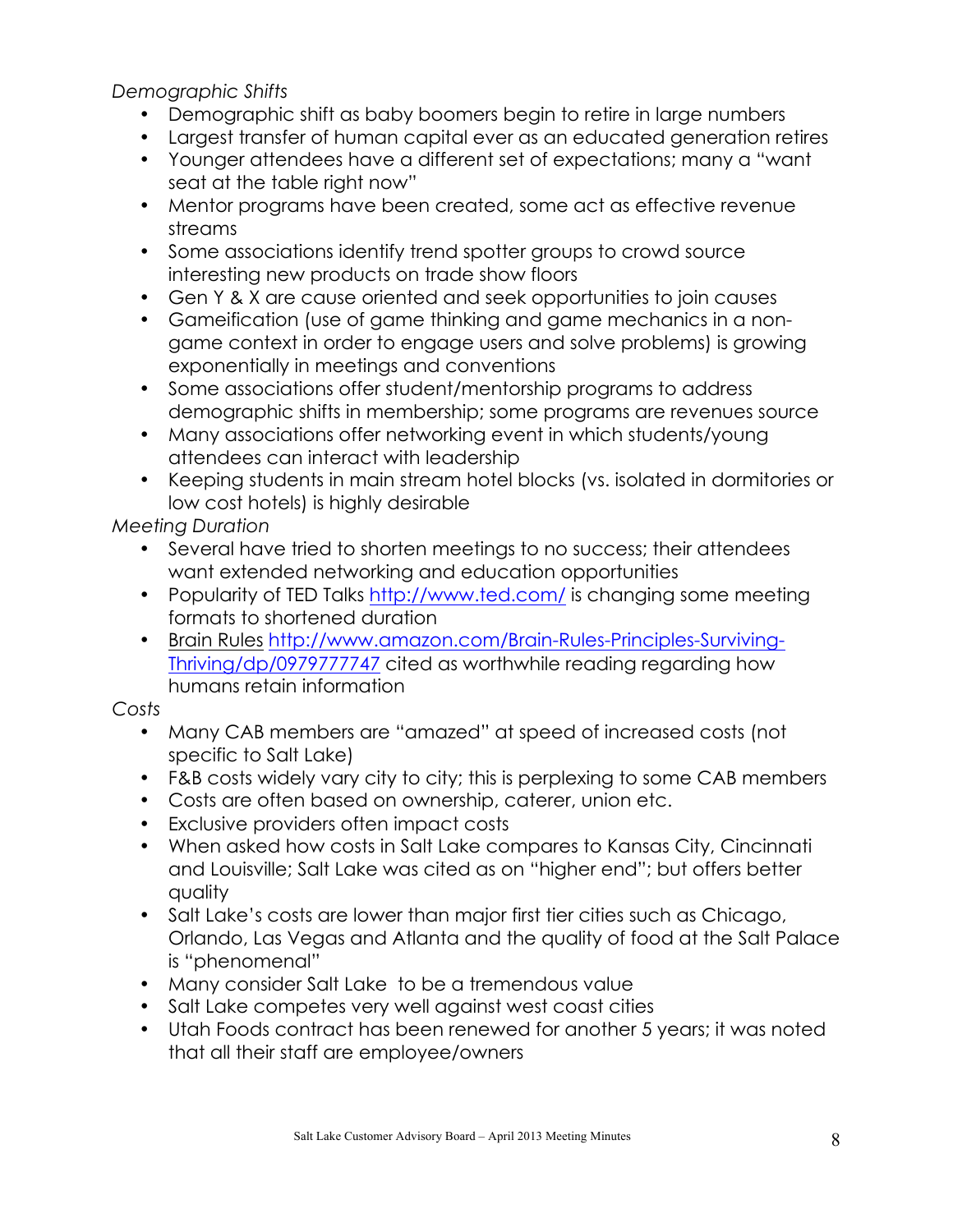*Technology & Hybrid Events*

- "MOOCs" Massive Open Online Courses http://www.mooc-list.com/; online learning opportunities are having a major impact on meetings
- Planners need to understand and embrace online learning
- Fulfilling online educational experiences can cannibalize some events
- Success of hybrid events often based on bandwidth speed drives used by live presenters
- Some groups capture all content and then repackage it online

*Social Media Sites used by CAB members to stay informed*

- E-newsletters
- Google or Bing
- Industry magazines "rip and read"
- LinkedIn groups highly favored
- Some groups use social media to communicate on site information such as room changes, shuttle information, weather, crisis etc.
- Most using mobile website or apps for on site show guide but many are challenged to get usable information onto a small smart phone screen
- "Often feels like running 2 meetings for different generations" paper and mobile

*Promoting Your Meeting*

- Visit Baltimore was cited as providing "best in class" pre-promotion including once a week communication using custom micro site; Baltimore also provided access to a list of all teachers in Baltimore county
- Family Search https://familysearch.org/; help visitors better understand how to participate
- http://mysaltlake.visitsaltlake.com/outdoorretailer/ site was shared as a good example of a social media hub created by Visit Salt Lake that customizes information for customers; this site allows users to share information with each other about things happening in Salt Lake. The DMO can do more to share its communications capabilities with clients well in advance on a timely basis
- Trent Hanson from Orchid Event Solutions http://www.orchideventsolutions.com/ described some of their work with clients regarding using online communications tools

# **Customer Report Card - Susan Katz – True Value**

- Have met twice in Salt Lake, in 2009 and 2012
- Hardware Cooperative with 4,500 stores, primarily in USA but also in 57 countries
- Annual buying meetings take place every February and September
- Fall meeting has a strong focus on lawn and garden care
- Meeting took place during September 2012, Salt Lake attracted 9,500 attendees, mostly independent hardware store owners
- True Value can Influence storeowners but cannot dictate to them
- Multi-generational attendees who are passionate about the business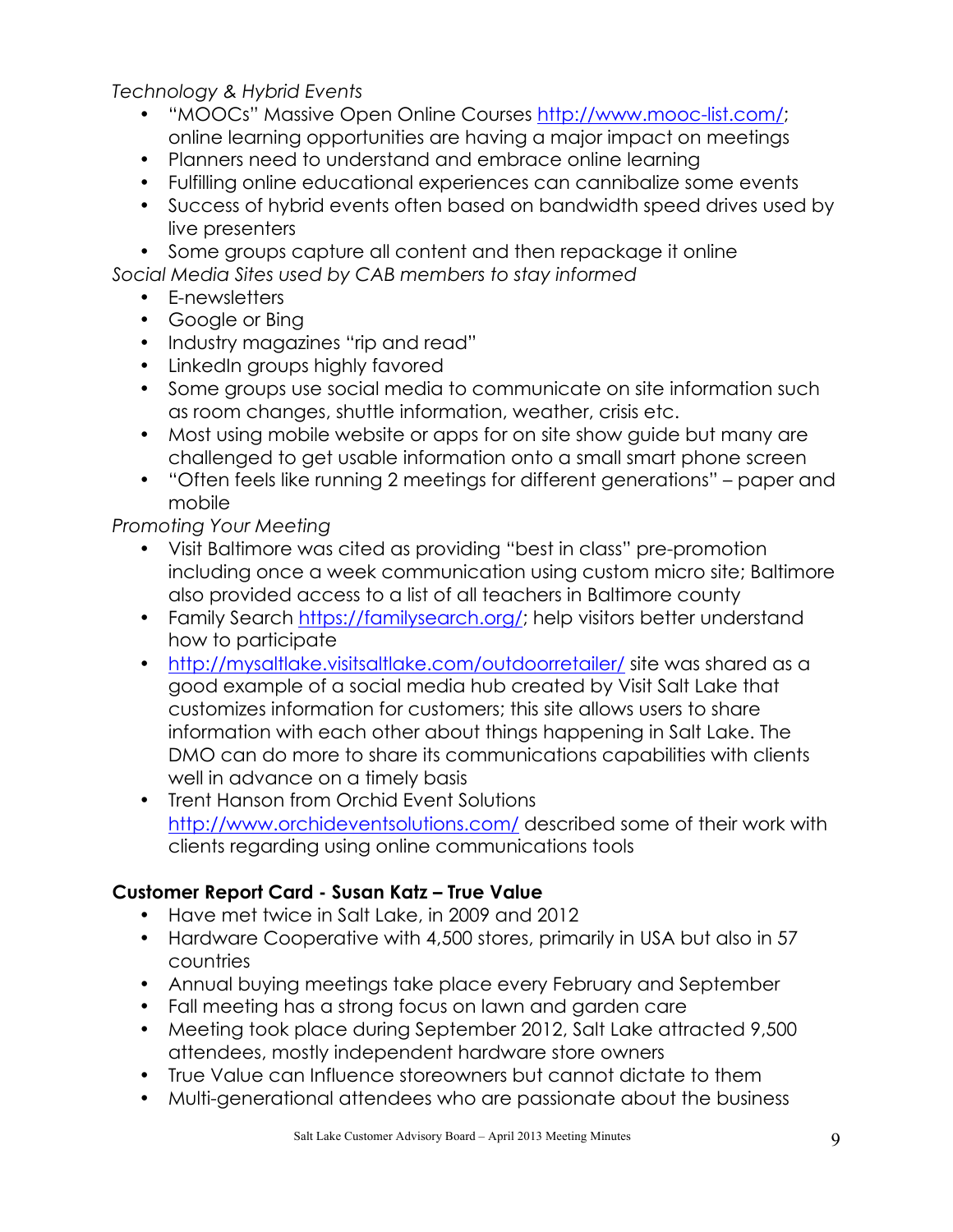- The event is a family reunion on some level; for many it's the only time they leave their stores
- The success of the meeting is based on sales made on the trade show floor; 2012 sales exceeded all previous years
- Educational sessions are also offered
- Strong focus on making the event experience more comfortable for female attendees
- Used all space in the Convention Center
- Lunch and learning session take place simultaneously
- Event started with half day community service project; Habitat for Humanity partnership since 2004; 19 semi trailers worth of products donated after the show to Habitat to Humanity; the 2012 project was centered around the clean up of a community park
- Used 21 hotels, 3,500 peak night rooms, 12,000+ rooms blocked; picked up 90% of block
- Past shows have been in Philadelphia, Las Vegas, Atlanta, Chicago and Denver

Positives Aspects:

- Everyone knew that True Value is in town, locals are grateful for the business
- Salt Palace is "fabulous"; a "great facility", it does need more meeting rooms for very large groups
- Utah Foods did an amazing job, each store owner received a \$10 food certificate; created food court in 155 Room near the show floor; this worked really well
- All Convention Center events went well
- Gallivan Center outdoor event went great; used Utah Foods which offered ability to use the Convention Center in case of rain; no food lines and abundant food stations
- Wireless in Convention Center was "top notch"; "best we have used anywhere in USA"; they are able to block rogue wireless systems
- Most hotels are walkable from the Center
- City Center brings major influx of people to downtown
- Many small town attendees felt welcome
- Strong community feeling

**Challenges** 

- True Value's internal limit of 15 associates on any one plane created some lift issues from secondary cities in Northeast
- Lack of enough meeting rooms in the Convention Center
- Salt Lake needs more full service hotel rooms near the Salt Palace
- Vacant building across from Center is an eyesore
- Homelessness on street; not threatening but needs attention
- Planning team was not aware it was restaurant Dine-O-Round week which attracted locals to downtown and caused restaurants to be sold out or have long waits for tables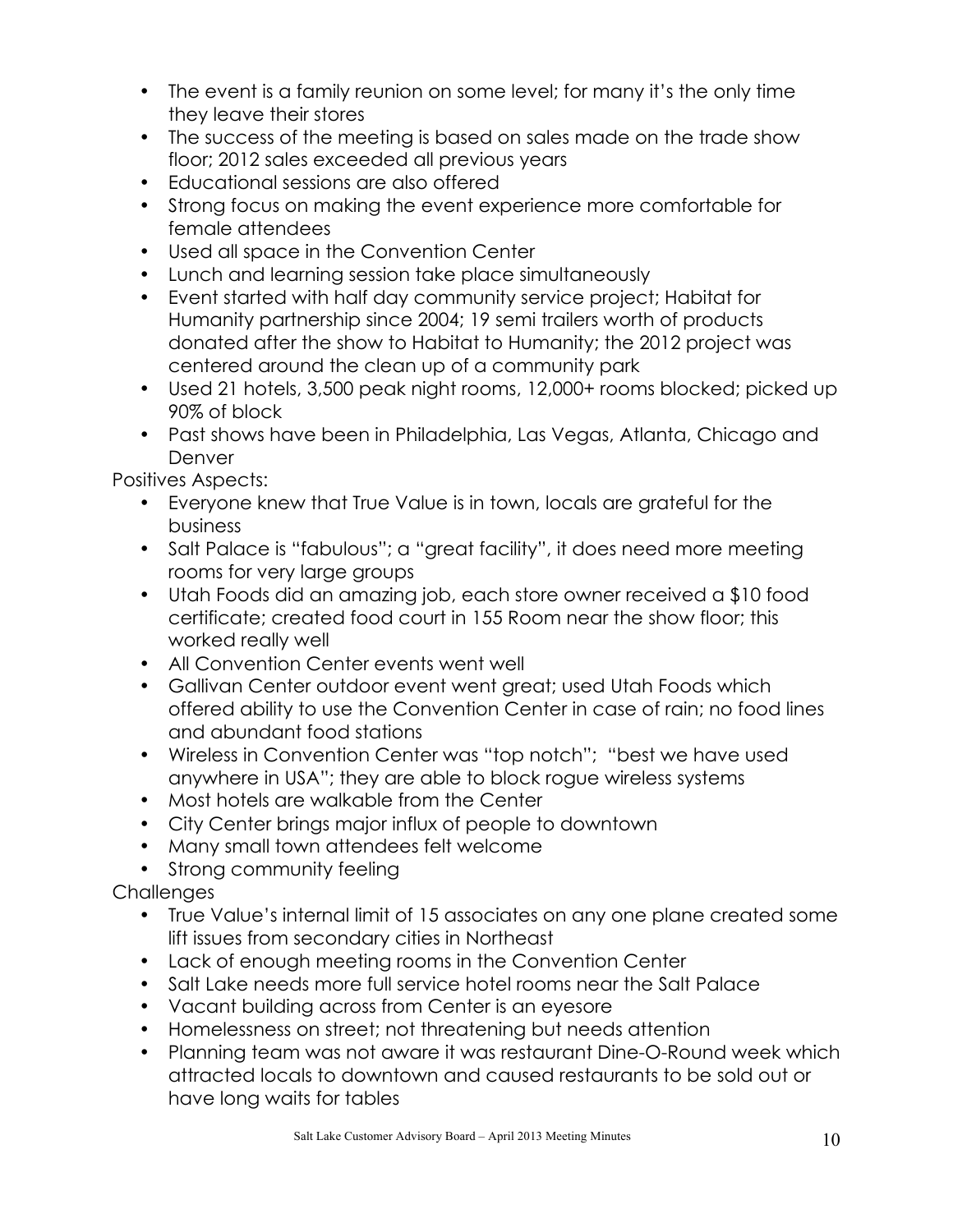- Need more private rooms in restaurants
- "Audio catching" problems at the Center (sound transmitted to wrong rooms)
- True Value hired Center's exclusive company to manage closed circuit videos, but there were some problems
- Some weekend hotel staff were unable to provide daily reports

Salt Lake is a city that "loves conventioneers and offers a very positive experience". True Value felt its business was truly valued in Salt Lake.

# **Customer Report – Roberta Kravitz, ISMRM**

- Convention registration opens April 19, 2013 (in one week)
- ISMRM is a multi disciplinary organization that provides educational and research and shares research of its member MDs and PhDs
- The association is a collaborative community of clinician and medical doctors and bridges scientific and clinical facilities
- Magnetic Resonance is one of the fastest growing modalities in medicine
- Attendees are 38% students (known as trainees)
- This is the world's largest meeting committed to magnetic resonance imaging
- Offers clinical education and scientific sessions built from abstracts
- Educational sessions run for first 5 days of the meeting
- 5,000 to 6,000 paid attendees plus 800 1100 exhibitor personnel
- 70 countries, 50% are from North America, remaining 38% are European
- One third of expected attendees are pre-booked into hotels; 400 less preregistration vs. past years, but expect significant on site pick up
- Filled all hotel blocks except Grand America
- 4 year rotation moved between Western North America, Europe, Eastern North America and Asia; meeting sites are based on ISMRM demographics
- Future cities: Milano, Toronto, Singapore, Honolulu, Paris, Montreal; next open year is 2020 and that meeting will go to Asia
- Uses all space at the Convention Center
- Difficult to find convention centers that have 10 large rooms big enough for 10 parallel sessions for 300+ people each
- Affiliate (ICW) meetings are not 100% tracked, but Salt Lake cooperates well to help track affiliate usage
- Attendees are very heavy internet users; this year ISMRM will provide open web access in all space throughout the Center including meeting rooms
- Salt Lake has been great to work with, responses from entire team is remarkably fast including weekends; this is really appreciated
- ISMRM has a total of 16 staff, but the meeting team is a 2 person department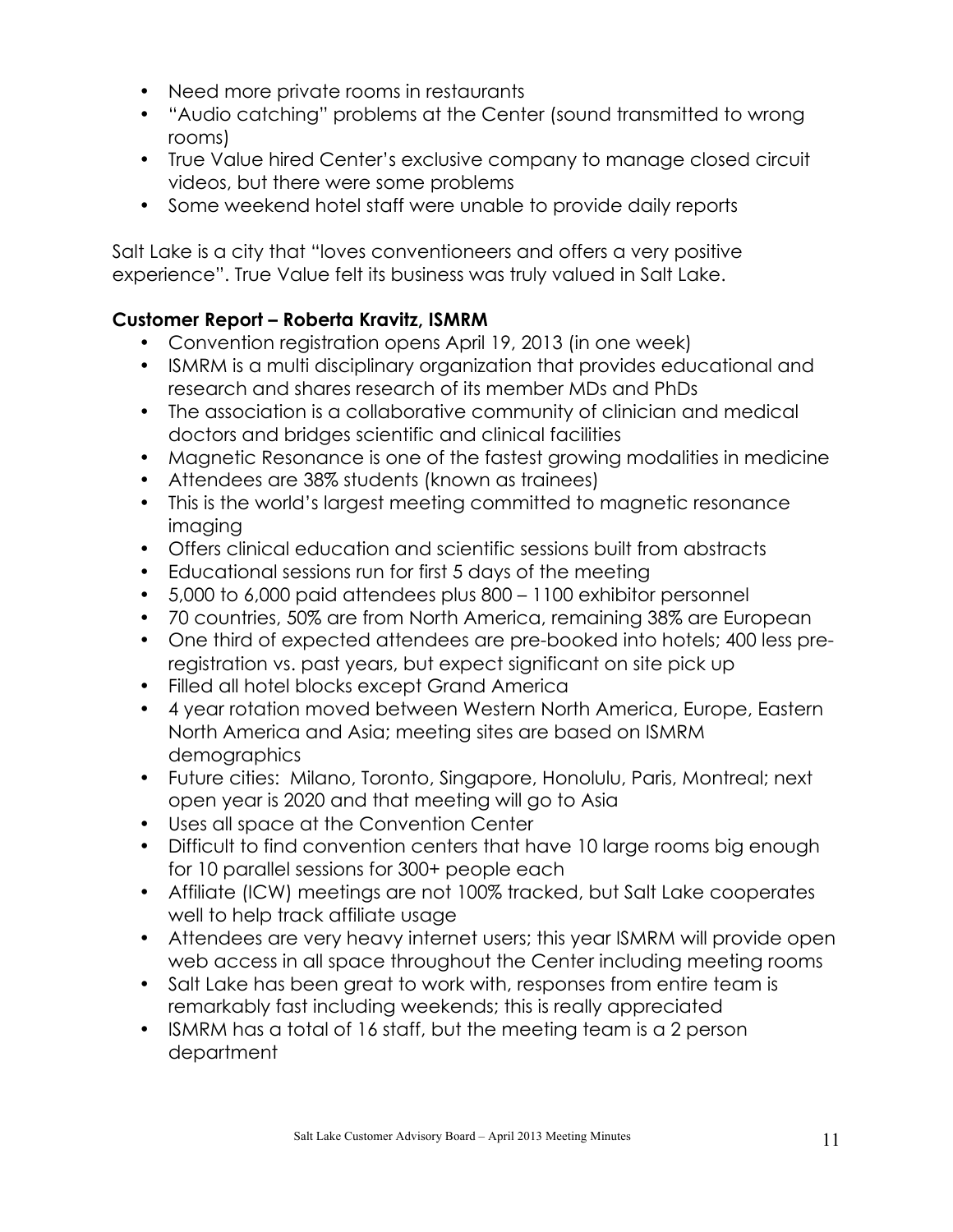Concerns

- Airline access is a general issue for all ISMRM meetings and isn't specific to Salt Lake
- Ability to register attendee list with US State Department to help ease visa application process has been discontinued

**Experience** 

• Overall experiences have been "great"; no complaints, it is a "pleasure" working with the entire Salt Lake team

# **Salt Palace - Dan Hayes**

- Salt Palace offers service with 1GB and Wi-Fi capabilities of 10,000 concurrent devices
- 1GB is scalable to 2GB; normal redundant feed of 50MB scalable to 300MB available on demand for an additional fee
- Systems engineers are on site to provide support as needed

# **Jimmy Romo – Delta Airlines**

Jimmy was thanked for sponsoring attendees' airline tickets; he discussed airline issues and Delta innovations; the following outlines his comments

- Airlines for America coalition http://www.airlines.org/
- State of the Airline Industry:
	- o U.S. passenger airlines posted a narrow profit of 77 cents per enplaned passenger in 2011
	- o Top 10 carriers: net profit margin *worsened* from 0.9% in YTD 3Q11 to 0.2% in YTD 3Q12
	- o Despite 5.6% higher revenues, profits shrank on 6.2% higher operating and non-operating expenses
	- o Top 10 carriers: net profit fell to 50 cents per enplaned passenger
	- o Fuel remains largest *and* most volatile cost and continues to threaten GDP and earnings
	- o Other costs on the rise include labor and maintenance
	- o Airlines reacting to increasing/volatile marginal costs and uncertain revenues with conservative volumes, high utilization of existing assets, reduction of fixed costs, revenue diversification
	- o Major focus on debt reduction, fleet renewal and product enhancement
	- o Improved financial focus translates to increased employment and fleet upgrades
	- o Increasing governmental/regulatory costs creating potential barrier to entry for start-up carriers
	- o Airline consolidation producing enhanced financial stability for carriers
- Significant improvement in US airline operations in last 5 years (less passenger complaints)
- Federal taxes on airline tickets: 1972: 7%, 1992: 13%, 2013: 30%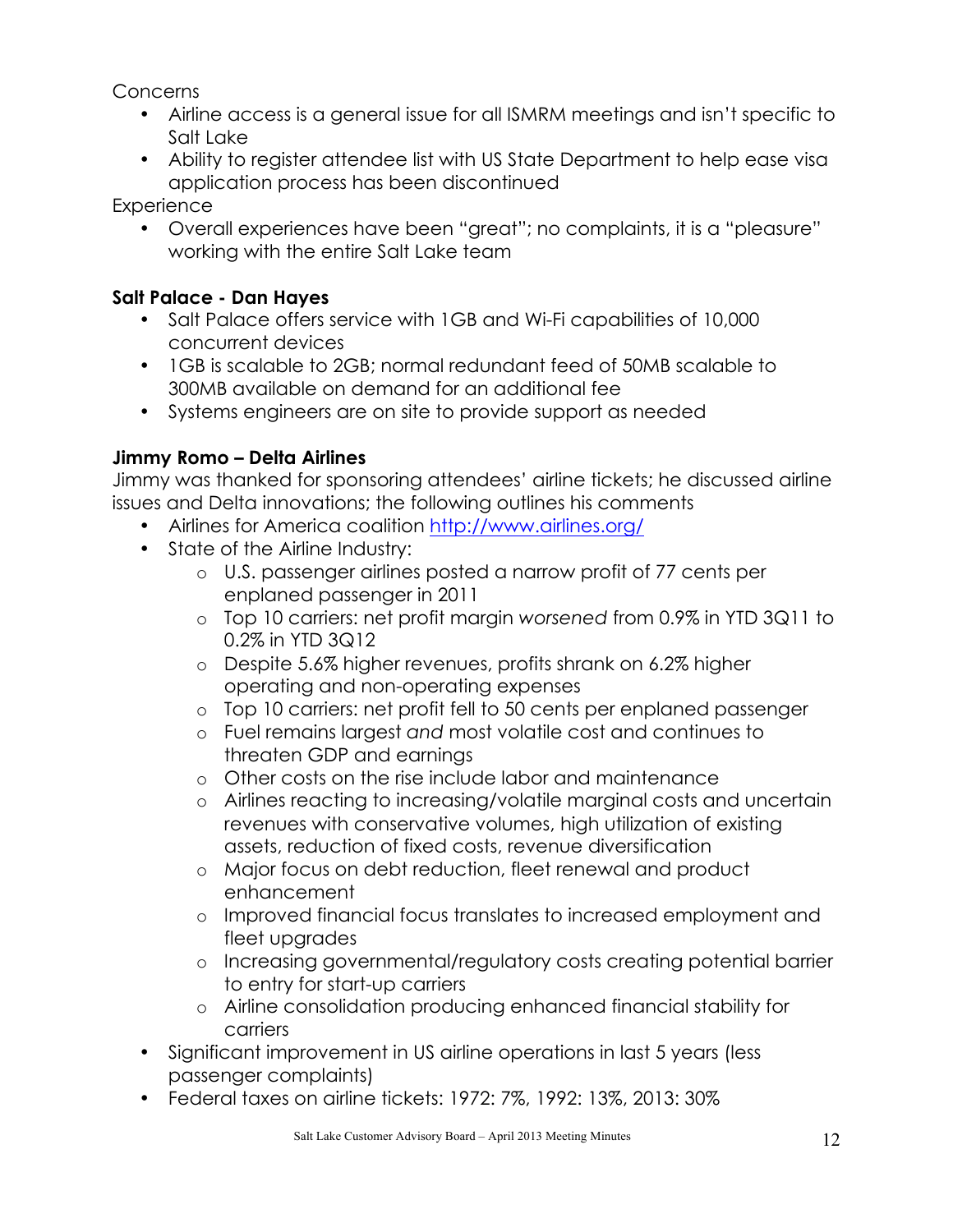- Restructuring domestic Regional Jet fleet; replacing less efficient singleclass 50-seat aircraft with new two-class 76-seat aircraft and phasing out 60 single-class CRJ200 aircraft
- New Delta Air Lines group program starts April 30, 2013
- Delta will post a profit in 2013
- 5% of Delta's travelers produce 25% of revenue

### **Saturday, April 13, 2013**

#### **Branding - Molly Mazzolinni – Infinite Scale**

Molly discussed her background and experience in creating memorable branding experiences and events; the following chart and bullet points outline her comments:



- Brand "atmospherics" identity a brand environment, represented by its architecture, signage, textures, scents, sounds, colors and behaviors
- Effecting branding elevate the event experience
- Target audiences are kept in mind through all stages of the event/brand
- Effective brands integrate themes, visuals and are emotive
- Brand integration models are cohesive and use consistent applications
- Salt Lake Customer Advisory Board April 2013 Meeting Minutes 13 • No matter the budget levels, be sure to have graphic guidelines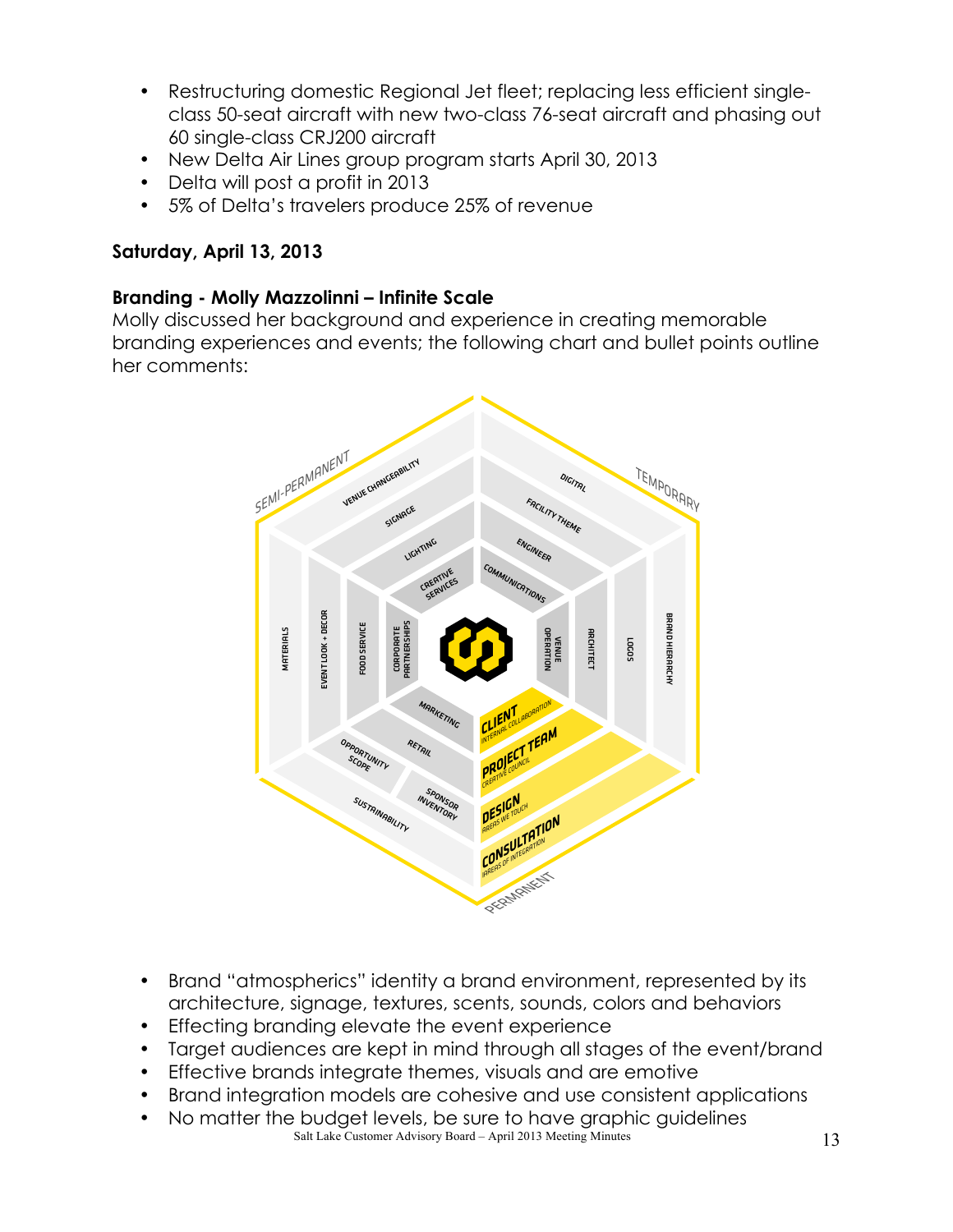# **Industry Legislative Action Update – Scott Beck**

- US Travel legislative action –http://www.ustravel.org
- Power of Travel Coalition http://www.ustravel.org/governmentaffairs/power-of-travel-coalition focused on economic impact; 2012 study shows that travel industry is larger than auto industry
- America's largest service export is travel
- Meetings Mean Business http://www.ustravel.org/governmentaffairs/domestic-policy-issues/business-travel is opposing proposed regulations of Federal meetings including proposed limit of 25 per government agency
- New research and ad campaign focused on DC Beltway
- Decreasing size of Federal Government is the focus for the proponents of law makers who want to stop meetings
- Advocating for ways to make travel easier including enhancing the TSA experience, Visa waiver entry and application process
- TSA Pre Check http://www.tsa.gov/tsa-pre%E2%9C%93%E2%84%A2
- Visa Waiver Countries: http://travel.state.gov/visa/temp/without/without\_1990.html
- Visa discussions are mired in immigration discussion; but only 2% of illegal immigrations enter using visa waiver
- Jolt Act http://www.ustravel.org/news/press-releases/us-travelannounces-support-jobs-originated-through-launching-travel-jolt-act
- Focused on processes for visa reform
	- o Secure video conferences instead of face to face interviews,
	- o Increased focus on resources in Brazil, China and India
	- o Increase number of visa waiver nations to 35 from 27
	- o Improve visa application wait times
	- o Improve international arrival/entry process at US airports
- Utah contingency is also advocating for more support for National Parks and infrastructure

# **Convention Center New Hotel**

- Roadblocks to development are directly connected to groups that don't want government involvement with any private section projects
- Cost of the new hotel development require investment so large that hotel operators cannot finance independently
- SLC developed plan for public/private partnership that failed by 3 votes in the State Senate, but passed in the House
- Scott expressed optimism regarding the ultimate success of developing a new headquarters hotel
- Utah has been a leader in new business recruitment such as new Adobe divisional headquarters and incentives based on post performance tax rebates; created similar model using hotel sales tax to help support development and involves no public risk